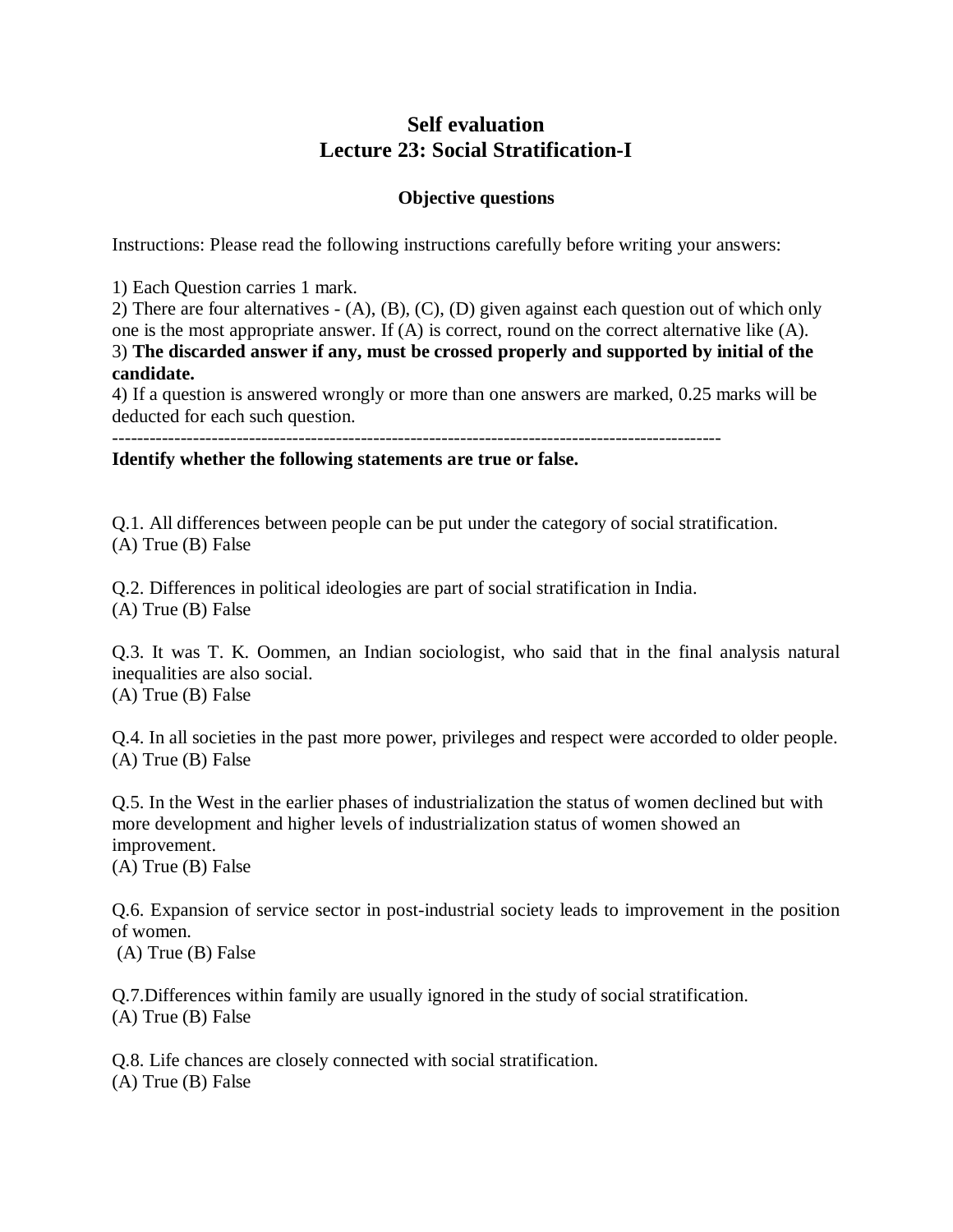Q.9. If the institution of caste is abolished there will be no social stratification in India. (A) True (B) False

Q.10. According to Kinsley Davis differences in emotional intelligence among people are the major cause of social stratification as functionally more important roles are given to people high on emotional quotient without looking at their talent. (A) True (B) False

## **Subjective questions**

- Q.1. Define social stratification. In what sense is social stratification is different from social inequality?
- Q.2. What is the difference between natural and social inequalities? Give two examples of each.
- Q.3. What is meant by life chances and how are they correlated with social stratification?
- Q.4. What is the meaning of degree of openness and closeness of a social group defining social stratification?
- Q.5. Discuss Kingsley Davis's theory of social stratification.

## **Exercises**

- E.1. How does the Eleventh Five Year Plan of India conceptualize inequality?
- E.2. Deen Dayal Upadhyay says:

Once during a conversation between Shri Vinobaji and the Sar Sanghachalak of Rashtriya Swayamsevak Sangh, Shri Guruji, a question arose as to where the modes of thinking of Hindus and Muslims differ. Guruji said to Vinobaji that there are good and bad people in every society. There can be found honest and good people in Hindus as well as in Muslims. Similarly rascals can be seen in both the societies. No particular society has a monopoly of goodness. However, it is observed that Hindus even if they are rascals individual life, when they come together in a group, they always think of good things. On the other hand when two Muslims come together, they propose and approve of things which they themselves in their individual capacity would not even think of. They start thinking in an altogether different way. This is an everyday experience. Vinobaji admitted that there was truth in this observation but had no reasons to explain it.

(Source: http://antibjp.tripod.com/archives/human.html)

Does this speak of any type of inequality or stratification in India?

E.3. What can be five arguments to give higher salaries to executives than to manual workers?